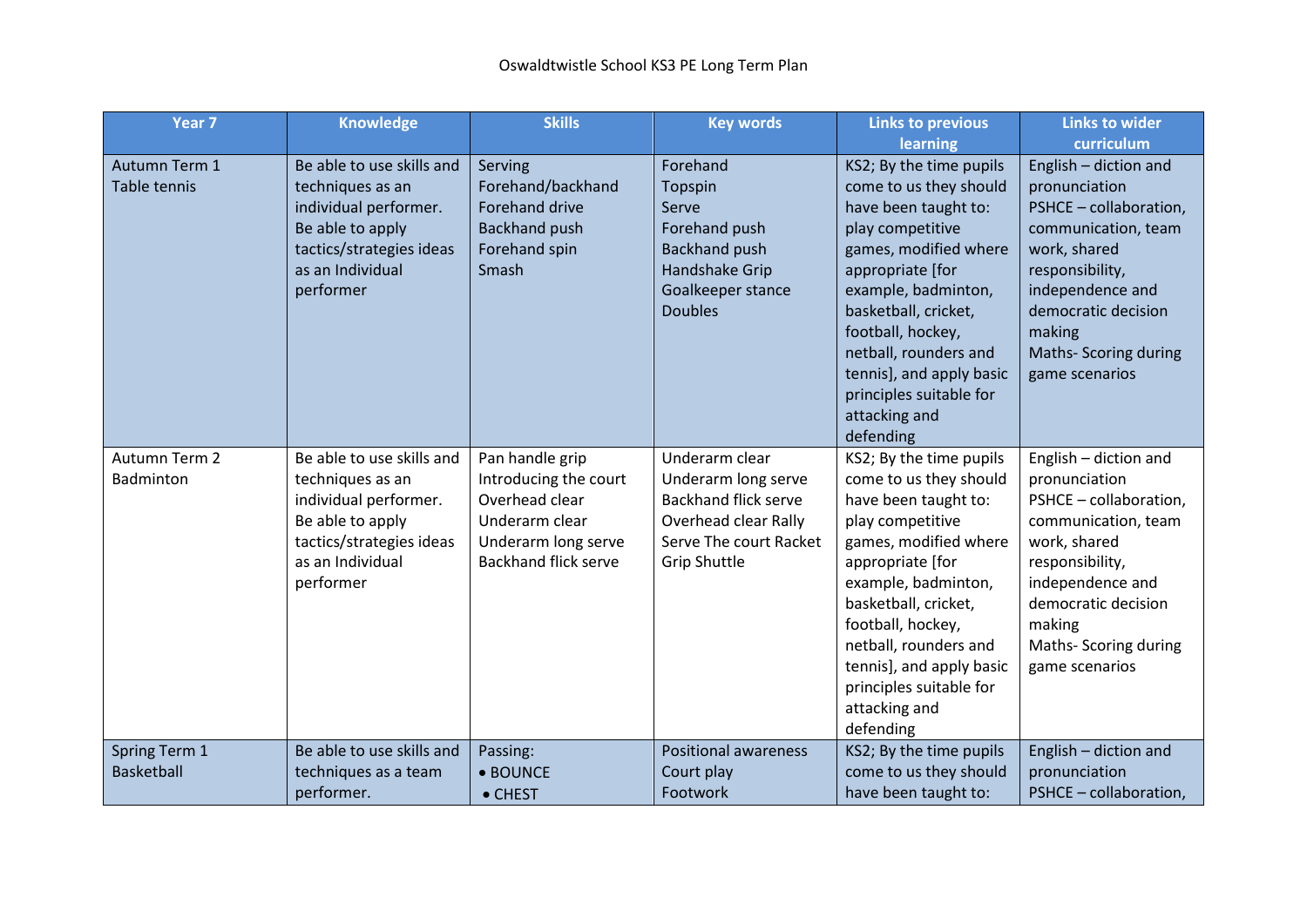|                                 | Be able to apply<br>tactics/strategies ideas<br>as a team performer.<br>Be able to officiate in a<br>sport activity, using<br>basic rules                                                     | • OVERHEAD<br>• SHOULDER<br>Footwork<br>Shooting (Beef)                                                                                                     | Passing<br>Dodging                                                                                                                            | play competitive<br>games, modified where<br>appropriate [for<br>example, badminton,<br>basketball, cricket,<br>football, hockey,<br>netball, rounders and<br>tennis], and apply basic<br>principles suitable for<br>attacking and<br>defending                                                                              | communication, team<br>work, shared<br>responsibility,<br>independence and<br>democratic decision<br>making<br><b>Maths-Scoring during</b><br>game scenarios                                                               |
|---------------------------------|-----------------------------------------------------------------------------------------------------------------------------------------------------------------------------------------------|-------------------------------------------------------------------------------------------------------------------------------------------------------------|-----------------------------------------------------------------------------------------------------------------------------------------------|------------------------------------------------------------------------------------------------------------------------------------------------------------------------------------------------------------------------------------------------------------------------------------------------------------------------------|----------------------------------------------------------------------------------------------------------------------------------------------------------------------------------------------------------------------------|
| Spring term 2<br><b>Fitness</b> | Be able to use<br>techniques as an<br>individual performer.<br>Be able to apply<br>compositional ideas as<br>an Individual performer<br>Be able to plan a<br>personal circuit                 | <b>Basic circuit</b><br><b>Boxercise</b><br>Cooper test<br>Introduce heart rate<br>Components of skill<br>fitness related                                   | Underarm clear<br>Underarm long serve<br><b>Backhand flick serve</b><br>Overhead clear Rally<br>Serve The court Racket<br><b>Grip Shuttle</b> | KS2; By the time pupils<br>come to us they should<br>have been taught to:<br>play competitive<br>games, modified where<br>appropriate [for<br>example, badminton,<br>basketball, cricket,<br>football, hockey,<br>netball, rounders and<br>tennis], and apply basic<br>principles suitable for<br>attacking and<br>defending | English - diction and<br>pronunciation<br>PSHCE - collaboration,<br>communication, team<br>work, shared<br>responsibility,<br>independence and<br>democratic decision<br>making<br>Maths- Scoring during<br>game scenarios |
| Summer term 1<br>Cricket        | Be able to use skills and<br>techniques as a team<br>performer.<br>Be able to apply<br>tactics/strategies ideas<br>as a team performer.<br>Be able to officiate in a<br>sport activity, using | Catching and throwing<br>techniques Long barrier<br>technique - fielding<br>Bowling technique<br><b>Batting technique</b><br>Game tactics and<br>strategies | Throwing<br>Catching<br>Fielding-Long Barrier<br>technique<br><b>Batting Technique</b><br><b>Bowling Technique</b><br>Game<br><b>Tactics</b>  | KS2; By the time pupils<br>come to us they should<br>have been taught to:<br>play competitive<br>games, modified where<br>appropriate [for<br>example, badminton,<br>basketball, cricket,                                                                                                                                    | English - diction and<br>pronunciation<br>PSHCE - collaboration,<br>communication, team<br>work, shared<br>responsibility,<br>independence and<br>democratic decision                                                      |